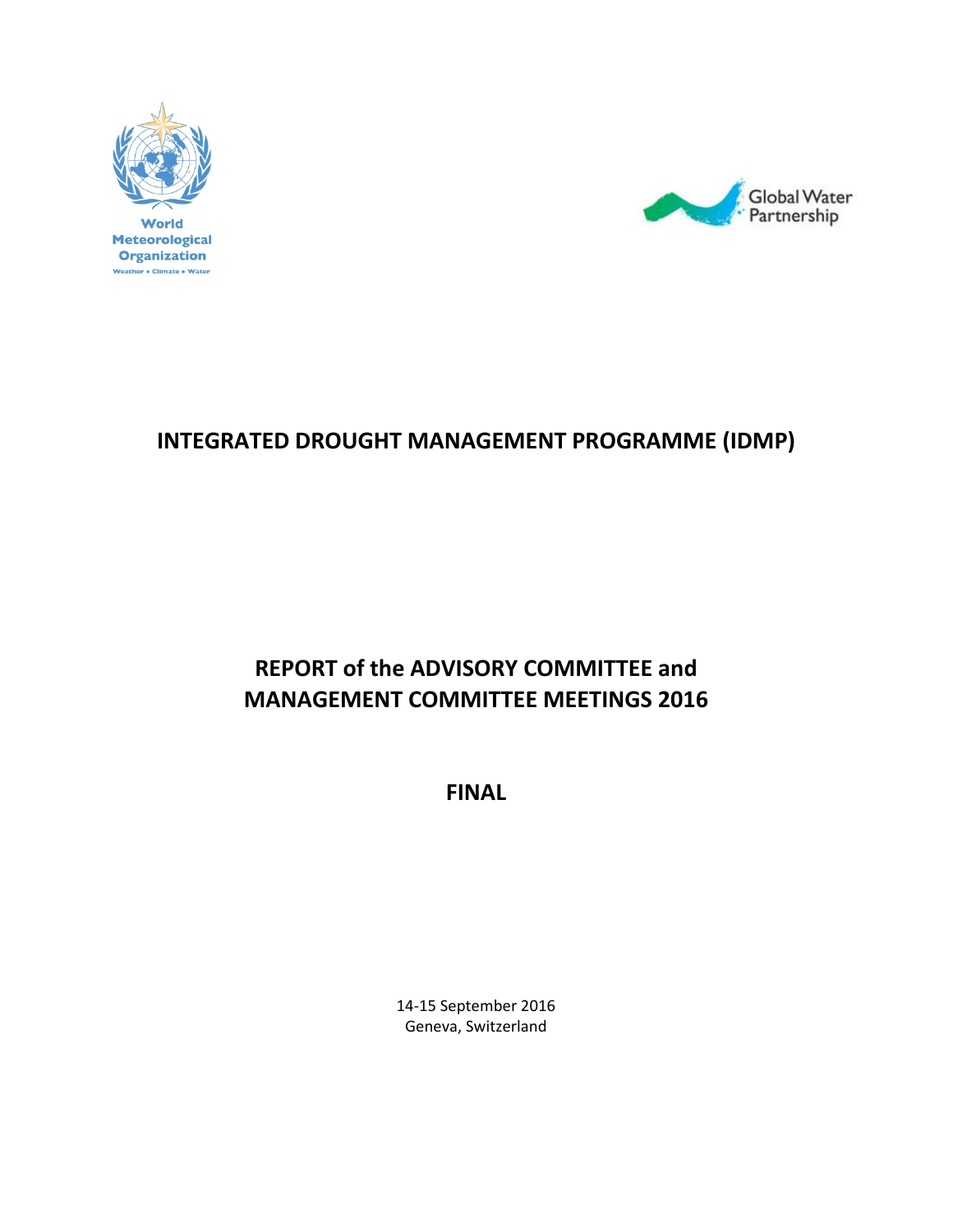## **TABLE OF CONTENTS**

| PART I         |                                                                                          |  |
|----------------|------------------------------------------------------------------------------------------|--|
| 1.             |                                                                                          |  |
| 2.             |                                                                                          |  |
| 3.             |                                                                                          |  |
| 4.             |                                                                                          |  |
| 4.1.           |                                                                                          |  |
| 4.2.           |                                                                                          |  |
| 4.3.           | Progress of the WMO Commission for Agricultural Meteorology Expert Team on Drought 6     |  |
| 5.             | Marketplace of IDMP partners: 1-minute pitch to introduce partners' initiatives  6       |  |
| 6.             |                                                                                          |  |
| 7.             |                                                                                          |  |
| 7.1.           |                                                                                          |  |
| 7.2.           |                                                                                          |  |
| 7.3.           |                                                                                          |  |
| 8.             |                                                                                          |  |
| 9.             |                                                                                          |  |
| <b>PART II</b> |                                                                                          |  |
| 1.             |                                                                                          |  |
| 2.             | Discussion of progress on implementation of IDMP activities for the year 2015/2016 10    |  |
| 3.             | Recommendations from Management Committee and Decision of action plan/activities for the |  |
|                |                                                                                          |  |
| 5.             |                                                                                          |  |
| 6.             |                                                                                          |  |
| 7.             |                                                                                          |  |
| 8.             |                                                                                          |  |
|                |                                                                                          |  |
|                |                                                                                          |  |
|                |                                                                                          |  |
|                | ANNEX IV - IDMP ACTIVITY REPORT 2015/2016 and ACTIVITY PLAN 2016/2017 17                 |  |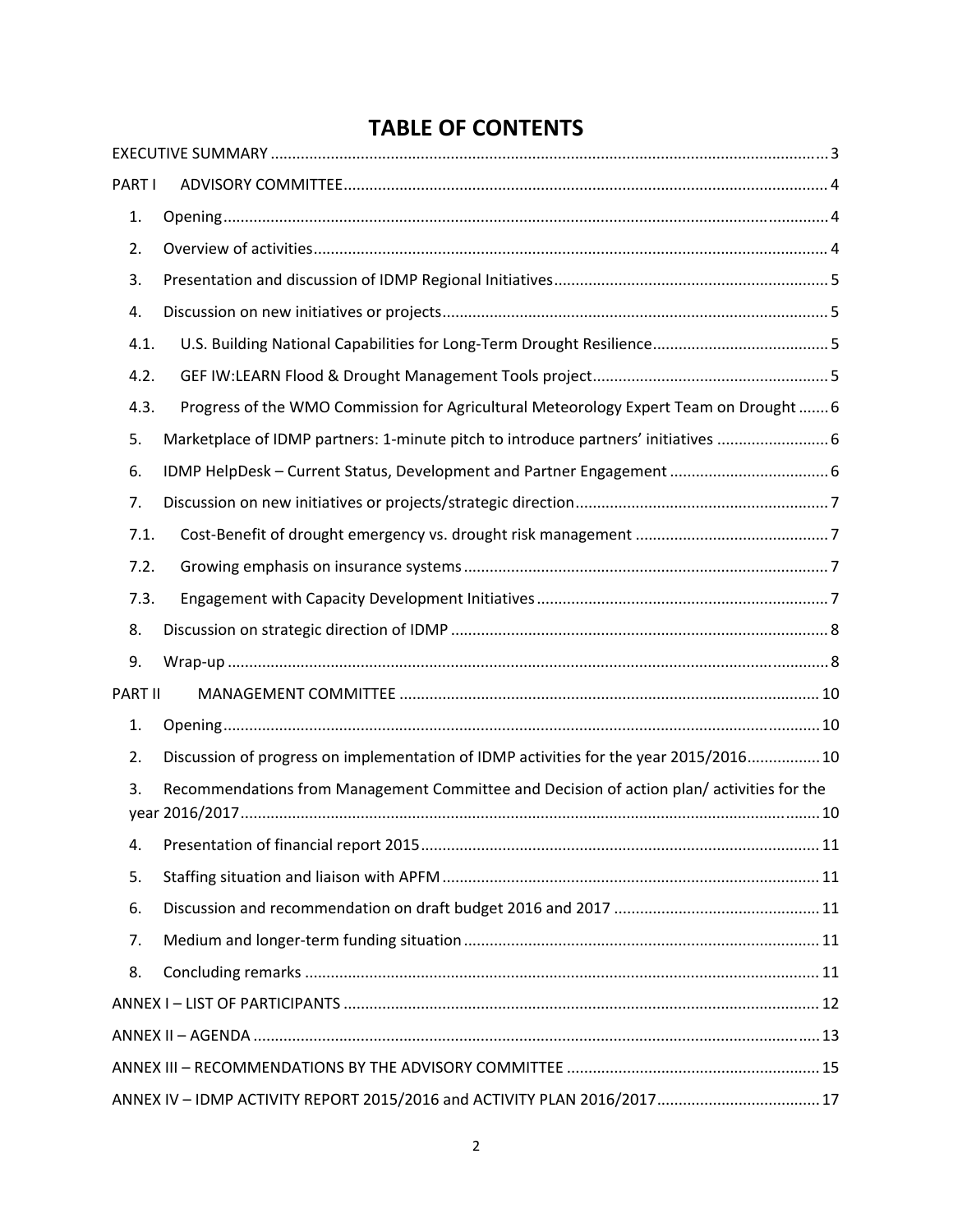## **EXECUTIVE SUMMARY**

The Management Committee approved the new initiatives and strategic direction proposed for the year 2015/2016 by the TSU and provided input for a Phase II (2017‐2020) of the IDMP. Discussions were based on the IDMP Activity Report 2015/2016 and Activity Plan 2016/2017 distributed to all IDMP partners prior to the meeting (see Annex IV).

Furthermore, the Advisory Committee expressed the following high priority recommendations, later endorsed by the Management Committee:

- For the HelpDesk, engagement of already appointed focal points of partners to (a) define support and (b) specify input of organization in Catalogue of Service (description of partners' expertise);
- **Share Terms of Reference for HelpDesk and role of partners;**
- **Develop focus on Vulnerability and Impact Assessment (ensure that not only impacts on** agriculture are considered – drawing on table from NDMPG publication)
	- o Review tools/work on drought impact assessment and vulnerability assessment
	- o Develop method on impact assessment and vulnerability assessment with partners with examples from and for countries
- Approach on 3 HMDNP pillars (drought monitoring and early warning systems; vulnerability and impact assessment Preparedness and mitigation actions;) is important to keep - progress on institutionalization:
	- o Consolidate partner engagement
	- o Make explicit that the 3 pillars are components of national drought policy
- Finalize IDM Framework Document with strong emphasise that all 3 pillars are part of integrated drought management
- Define relationship with APFM (common ground DRR and GFCS) on
	- o Operational / administrative level (i.e. common approach HelpDesks)
	- o Substantive (i.e. data and observation networks)
	- o Marketing (unique identities, yet selling point of jointly addressing flood and drought at political level and for funding opportunities within SDGs, Sendai and Paris Agreement)
- Clarify link of IDMP with UNESCO initiatives (IDI) for example on capacity development
- **Strengthening links of IDMP with national initiatives (i.e. PRONACOSE, US NDRP)**
- Share with Advisory Committee report of Expert Group Meeting with timeline for next steps
- Seek inputs from AC on literature review on Cost of Inaction Benefits of Action

All recommendations from the meeting and the recommendation in progress from the 2015 meeting are summarized in Annex III.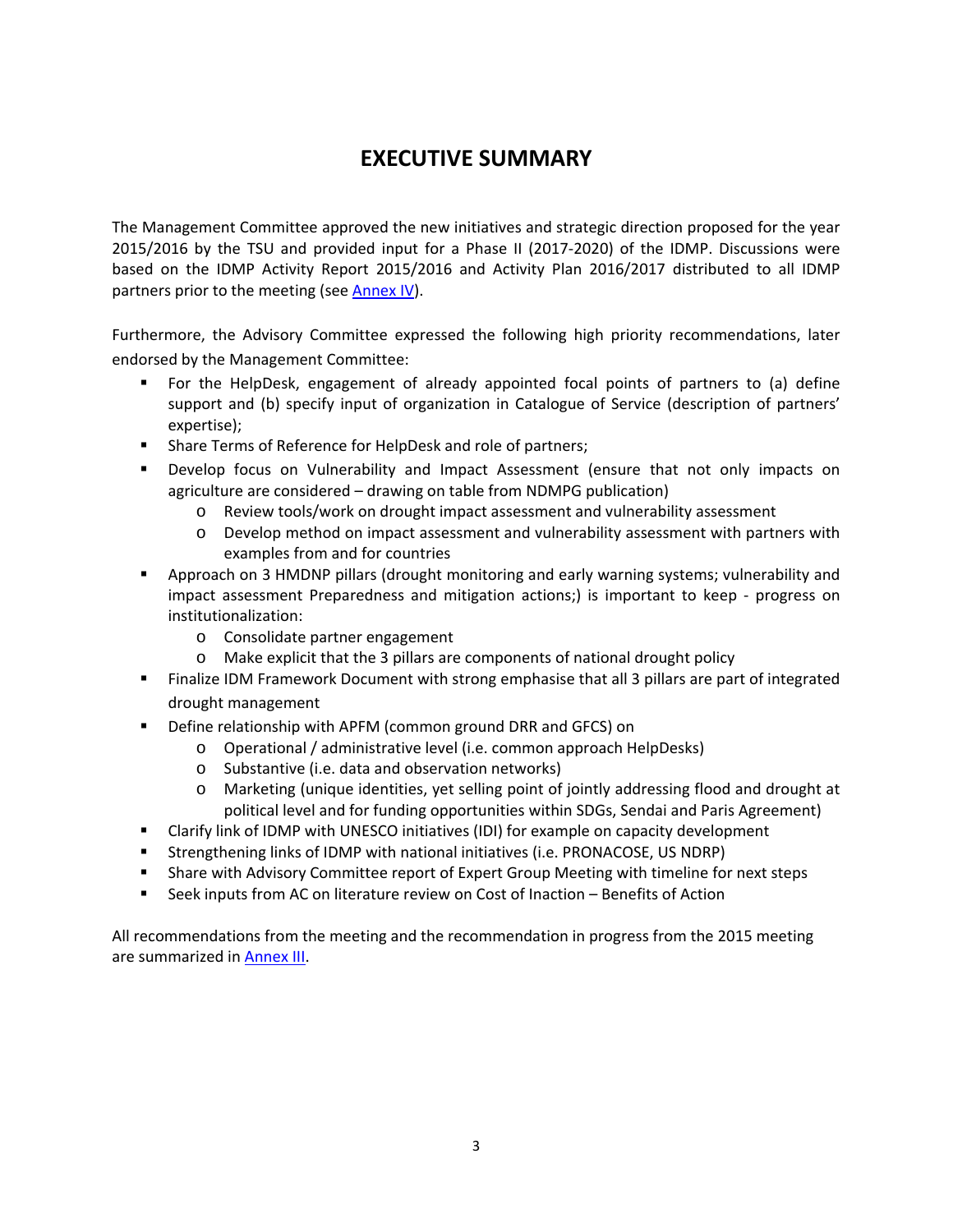## **PART I ADVISORY COMMITTEE**

## **1. Opening**

The meeting of the Advisory Committee of the Integrated Drought Management Programme (IDMP) was held at the premises of the Secretariat of the World Meteorological Organization (WMO), Geneva, Switzerland on 14 and 15 September 2016. Donald A. Wilhite, the Chair of the IDMP, welcomed the participants, followed by Johannes Cullman, Director, Climate and Water Department of WMO, and by Rudolph Cleveringa, Acting Executive Secretary of the Global Water Partnership (GWP). After a brief introduction on the structure of the meeting, all participants briefly introduced themselves and their work on drought issues. (see List of participants in Annex I). At about 1:50 p.m. the agenda (see Annex II) was adopted with no amendments.

## **2. Overview of activities**

Robert Stefanski, Head of the Technical Support of IDMP and Chief of the WMO Agricultural Meteorology Division, with the support of the other members of the TSU, gave an overview of the activities implemented since the last Advisory Committee (AC) meeting in September 2015, in particular concerning the following:

- **Background (brief history of the programme, its objectives, components, and governance** structure);
- Status of implementation of the recommendations from the IDMP AC/MC 2015 meeting;
- Other activities carried out by the TSU about the status of Integrated Drought Management (IDM) HelpDesk, engagement in international processes, outreach, and publications as well as the external review currently conducted by Antonio Magalhes.
- Planned future activities, including the strategic directions of the IDMP 2017-2019

After the presentation, there were some discussion on the need to institutionalize the work of the IDMP for the next three years. The IDMP needs to show how it is serving countries. There was a recommendation to Improve links between IDMP and UNESCO initiatives such as the International Drought Initiative. It was suggested to review the existing IDMP areas and think of new ideas. A country focused action is better than big and general ideas. IDMP should make sure to include country requests. The need for mapping vulnerabilities and hazards as well as impacts assessment was also highlighted. Participants mentioned that were impacts data assessment information available from NDMC and EDO. It was stressed that maps of likelihood of impact are the most relevant to take decisions in advance. It was suggested to expand the impact work, review the partners and define a way to improve the process, who could contribute. An example was given for the Asian region. It was requested that IDMP collect information about cost-benefits. Other key points included wildfires; direct and indirect socio-economic impacts; drought preparedness with close links to disaster risk reduction areas such as health and food; links to GFCS; and need for regional projects.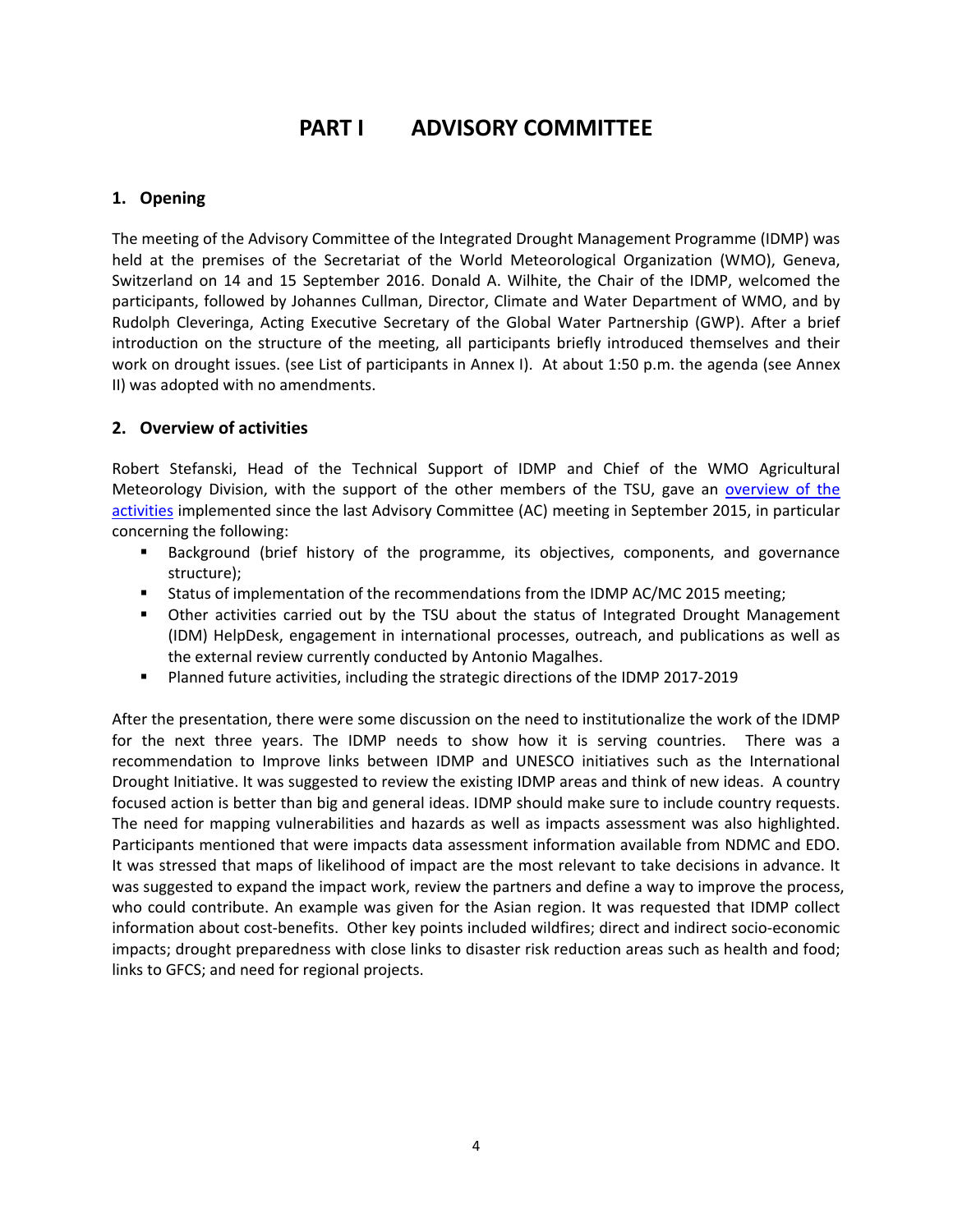## **3. Presentation and discussion of IDMP Regional Initiatives**

IDMP regional project managers illustrated the activities undertaken in 2015/2016 in their region. Specifically:

- **Sabina Bokal, regional project manager, IDMP Central and Eastern Europe (CEE);**
- Gerald Kairu, regional project manager, IDMP Horn of Africa (HOA);
- Félicité Chabi-Gonni Vodounhessi, regional project manager, IDMP West Africa (WAF);
- Giriraj Amarnath, International Water Management Institute (IWMI), Sri Lanka, focal point for the South Asia Drought Monitoring System (SA DMS);

Robert Stefanski also made a brief presentation about **IDMP** activiites in South America and South Pacific.

The Committee appreciated the valuable achievements of the regional initiatives. It was noted that there are many differences between the APFM and IDMP with respect to regional activities. There was some discussion on how to scale up with the opportunities the various Climate Funds potentially present and to propose large projects. With regards to Iberoamerican actitivies, there are thematic networks and a sectorial project at large scale with data rescue for climate scenarios. There is also coordination between regional centres on extreme weather events warnings with EU funding (EUROCLIMA+). With regards to island countries, the main issues are food security, tourism, the need for water for tourism at the peak season and groundwater. Also, insurance issues should be consider in island countries.

### **4. Discussion on new initiatives or projects**

## **4.1. U.S. Building National Capabilities for Long‐Term Drought Resilience**

Dr Roger Pulwarty, Senior Science Advisor for Climate Research, and Co‐chair National Integrated Drought Information System Council from NOAA, gave a presentation on "Buiding National Capabilitties for Long‐Term Drought Resilience: National Drought Resilience Partnership (NDRP)"which was established by the United States Government in 2014. The NDRP will focus on a subset of selected key watersheds and/or regions where the DMP and IHP have been engaged, such as: Murray-Darling River Basin, Australia; Eastern Mediterranean Region; South Africa; Spain and Portugal; Nile River Basin; Mekong River Basin amd the Parana‐Paraguay watershed in Southern South America. NDRP is looking to foster linkages between drought and disaster risk reduction with long term planning, adaptation, and resilience through supporting integrated approaches in drying climate. It would like to liaise and work with the IDMP, UNESCO‐IHP, and other relevant multilateral organizations on these issues.

## **4.2. GEF IW:LEARN Flood & Drought Management Tools project**

Mr Oluf Zeilund Jessen from DHI gave a presentation on "Planning tools for floods and drought events in a transboundary setting" which summarized an UNEP‐DHI / IWA Flood and Drought Management tools project. The project is working with three pilot basins (Volta‐West Africa; Lake Victoria‐East Africa, and Chao Phraya‐SouthEast Asia) for development and testing of a Decision‐Support System (DSS). For drought management, the project is developing a web‐based drought indicator tool which can assist users in selecting relevant indicators based on a specific issue and provides information about data, processing and use of the indicators. The project is also developing a flood and drought portal which will provide near real time data, weather and seasonal forecast climate information, flood and drought indices and identification of impacted areas. The next steps of the project are to improve links to impacts assessments, local validation and dissemination and collaboration with relevant organisations.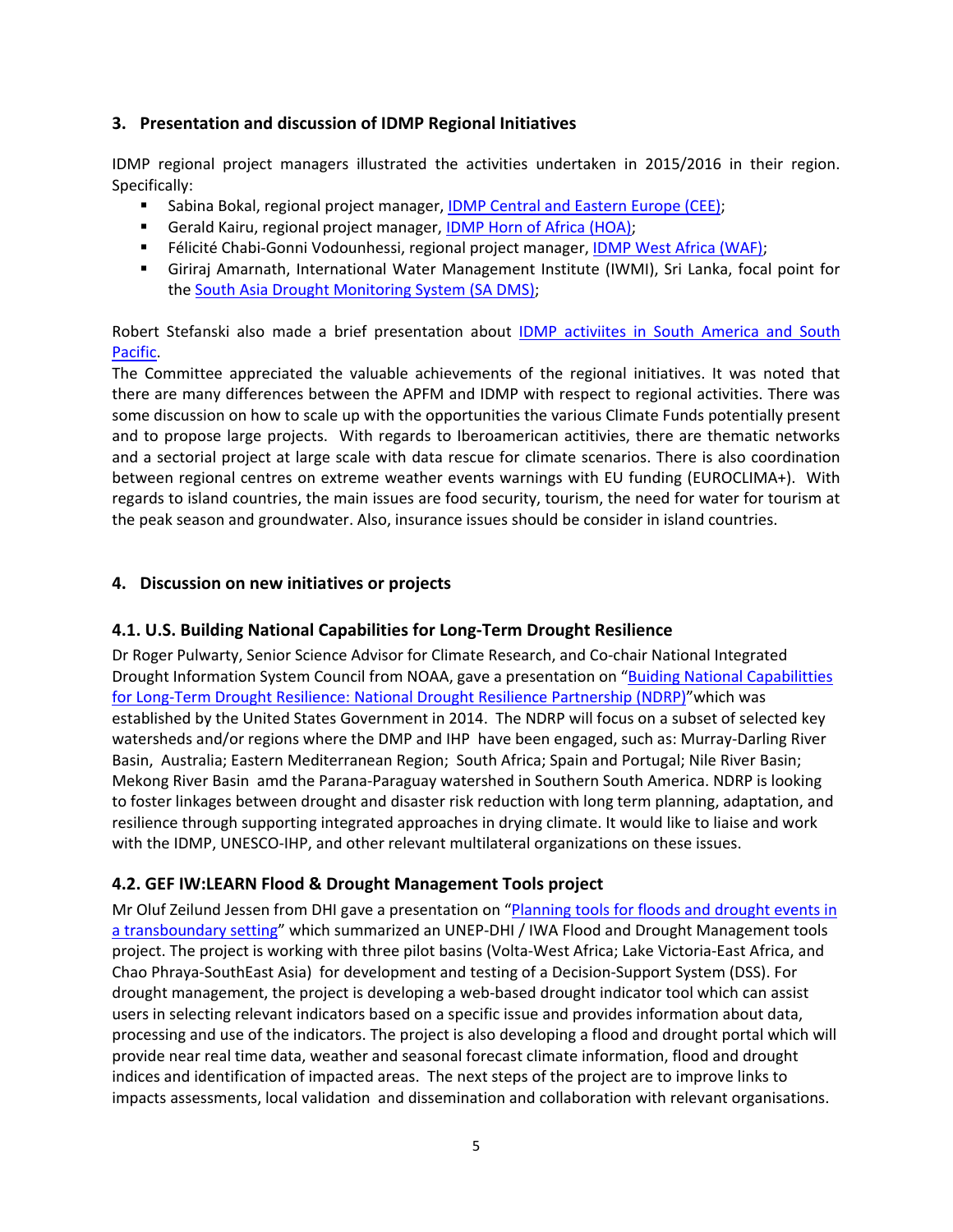It was suggested that IDMP should try to link with this initiative further, as already established for IDMP West Africa and first discussions with IDMP Horn of Africa, and there was discussion on educating users on the difference between drought and water scarcity.

## **4.3. Progress of the WMO Commission for Agricultural Meteorology Expert Team on Drought**

Dr Allan Howard from Agriculture and Agrifood Canada made a presentation on the Progress of WMO Commission for Agricultural Meteorology Expert Team on Drought. He gave a overview on CAgM and highlighted the terms of reference (TORs) of the Expert Team. The Team has made progress on all of the TORs especially on the one to review the definition of drought and to conduct a comprehensive review of the definitions and phases of drought. The Team will keep the definition of drought broad for policy purposes and will define elements of the drought lifecycle (onset; event; recovery; endpoint) precisely with regards to regional variability. The Team will try to develop a systematic comprehensive record of all droughts (impacts, severity, duration, costs, & collateral effects) in order to develop linkages between drought indices and impacts. A recommendation was made for the IDMP to disseminate the definition of the Expert Team through for example an infographic.

## **5. Marketplace of IDMP partners: 1‐minute pitch to introduce partners' initiatives**

While there is limited time for the AC meeting and that it would be useful to hear about new partner initiatives, it was decided to provide a 30 minute Marketplace. Participants were allowed to make 1‐2 minute presentation on any activity that would useful for the AC to understand. The following is a list of the participants and their topics that were presented during the Marketpalce session:

- John Qu from George Mason University: Soil Moisture Demonstration Project. Soil Moisture Activities in South Africa and other regions.
- Cees van der Guthe and Job Kleijn from Deltares: Groundwater levels and indicators. EU project in Rhine River. Links with economic sectors and applications at farmer level for decision making. Dutch FAO project in Yemen and Ethiopia on reducing water demand. There is a FAO tool that provides data every ten‐days on water availability and CO2.
- Mario Lopez from IMTA: Corredor Seco Centroamericano (Central American Dry Corridor). Project on Preventing and managing risks / adaptation to climate change in the Central America Dry Corridor (portions of Guatemala, Honduras, El Salvador, Nicaragua and Costa Rica).
- Abou Amani from UNESCO. Overview of African Flood and Drought Monitoring.
- Roger Stone from University of Southern Queensland: Queensland Drought Mitigation Centre.
- Mark Svoboda from US National Drought Mitigation Center (NDMC). Highlighted NDMC and NIDIS activities in Caribbean, North Africa/Near‐East , Morocco, and Northeast Brazil.
- Jurgen Vogt from EU Joint Resarch Center (JRC). Highlighted JRC activities with Euroclima and in Central America. European Drought Observatory has established a global drought monitoring system that is complementary with Global Drought Information System (GDIS).
- Gregor Gregoric from Drought Management Center of South Eastern Europe (DMCSEE). Overview of DRIDanube project, in which the IDMP CEE participates, where the main user are the Ministries of Agriculture.

## **6. IDMP HelpDesk – Current Status, Development and Partner Engagement**

Frederik Pischke from the IDMP Technical Support Unit and GWP Senior Programme Officer based at WMO presented the current status, development and partner engagement of the IDMP HelpDesk. He mentioned that two-thirds of the Help Desk is already on the IDMP website

www.droughtmanagement.info: The *Connect* and *Find* sections of the website. The final third, the *Ask*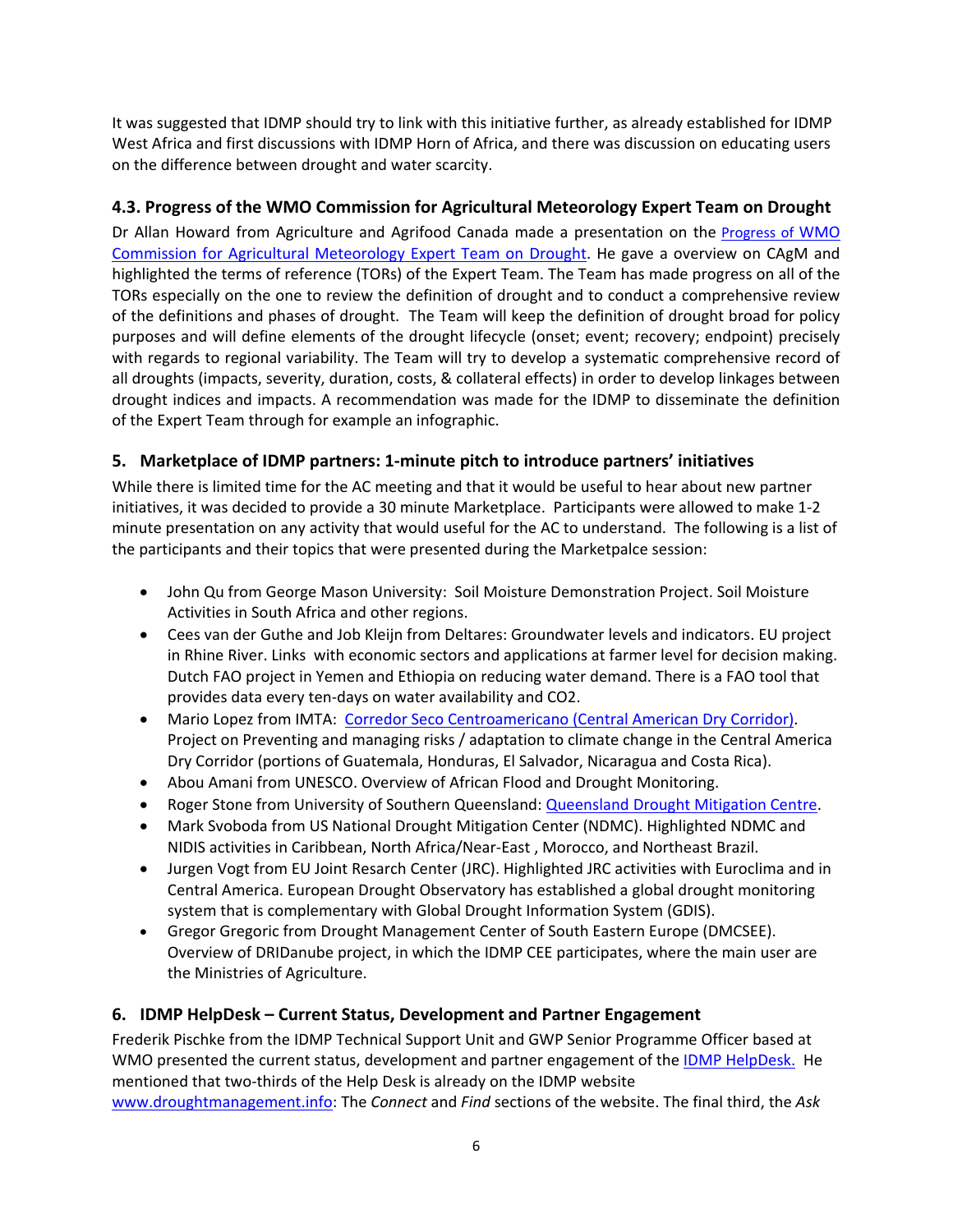function, has been technically developed, but it is still not live as partner engagement needs to be clarified first. The online Version of Handbook on Drought Indicators and Indices and UN‐Water Drought Workshop material has been added to the website. The AC recommended that the pilot phase be started. There was a discussion on how best to proceed. The HelpDesk of AFPM was briefly described where there is a commitment from the partners based on a formal Letter of Engagement. Several partners stated that a formal letter which details a time commitment would be too bureaucratic for their organizations. It was recommnended that the IDMP TSU liaise with already appointed focal points of partners to define each partners level of support and specify input of partners organization in a Catalogue of Service (description of partners' expertise). It was also recommended that the IDMP TSU share the Terms of Reference for the HelpDesk specifying the role of partners.

### **7. Discussion on new initiatives or projects/strategic direction**

### **7.1. Cost‐Benefit of drought emergency vs. drought risk management**

Frederik Pischke made a presentation on the Cost-Benefit of drought emergency vs drought risk management. A draft literature review on this subject has been conducted for the IDMP by a consultant, Nicolas Gerber. This is be presented at the Expert Group Meeting on 16 September just after the IDMP AC/MC meetings. This Expert Group will examine the costs of inaction (crisis management) and benefits of action of drought preparedness (drought risk reduction), including an analysis of social and environmental losses and explore how lessons on pro‐active drought management have been learned (and which actions were taken) over time and in different sectors. It will also consider obstacles in the transition from crisis management to risk management, such as lack of resources and other more impelling short term problems. It was recommended that the AC members also review the literature review to add any relevant references.

#### **7.2. Growing emphasis on insurance systems**

Roger Stone from the University of Southern Queensland in Australia gave a presentation on the Growing emphasis on insurance systems. He highlighted the following key issues for insurance: Risk identification, measurement, pooling and diversification are essential features of any successful insurance program. He stated that historical data is often the problem and the key is how to finance data acquisition and digitization. Who is willing to invest in data as a public good? Insurers seem reluctant but governments need to be made aware of the longer-term benefits for such as agriculture and insurance. Investments are also needed in climate risk management, reducing the overall risk exposure. Insurance can be successful if it is part of an integrated (climate) risk management solution, i.e. insurance is part of a broader service package.

#### **7.3. Engagement with Capacity Development Initiatives**

#### *UNDP‐CapNet*

Frederik Pischke and Robert Stefanski gave an overview of their participation in the online Training Course on Drought Risk Reduction in Integrated Water Resources Management offered by UNDP CapNet. They coordinated two modules: Module 1: Drought Occurrences, Vulnerability and Integrated Water Resource Management (Pischke) and Module 4: Drought Characterization (Time and Spatial Scale), Monitoring and Forecasting (Stefanski). This participation fufillled a request from the 2015 AC/MC meeting to participate in this Training Course. They concluded that the Training Course was useful but there were some overlaps and redundant topics among the 6 modules. It was recommended that IDMP work with UNDP CapNet to revise the drought mamangement manual.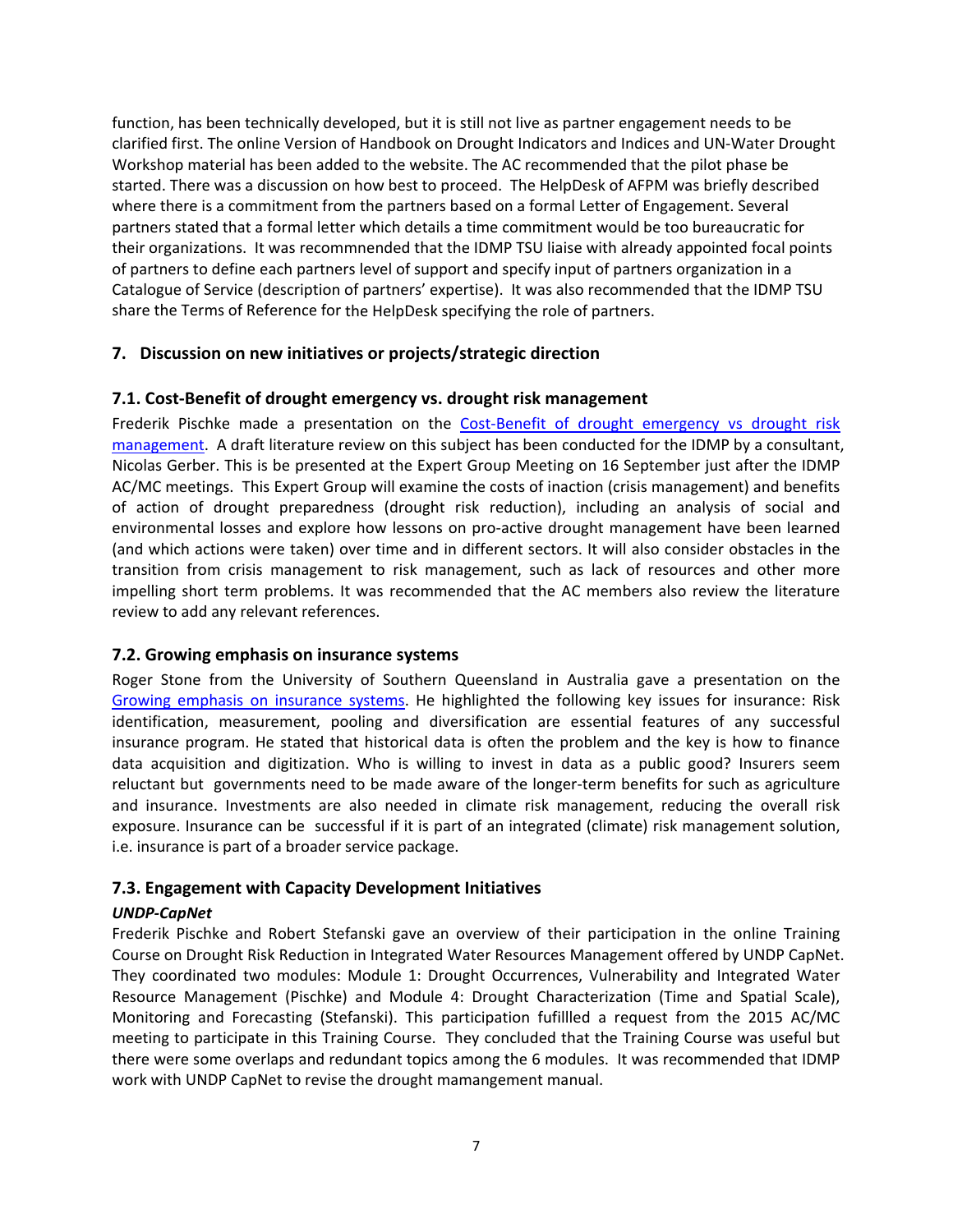#### *UN‐WATER National Drought Management Policy Workshops (NDMP)*

Robert Stefanski provided an update on the UN‐WATER National Drought Management Policy (NDMP) initaitive which involves WMO, FAO, UNCCD, CBD and the former UN‐Water Decade Programme on Capacity Development (UNW‐DPC). He noted that the all of the workshop material of 6 regional workshops have been put online on the IMDP website. He summarized discussions between WMO, FAO and UNCCD during the Afrcian Drought Conference on the next steps of the initiative. The discussions noted that there has been a lot of work on the first and third HMNDP pillars (Drought Monitoring and Early Warning Systems and Preparedness and Mitigation Actions) but not much on the second pillar (Vulnerability and Impact Assessment). The three organizations tentatively ageed that the remaining funds (about 30,000 USD) could be used for a consultant to review the various methodologies on making impact assessments.

## **8. Discussion on strategic direction of IDMP**

Frederik Pischke gave a presentation on the strategic direction of the IDMP and the 3 Year Work Programme of IDMP for 2017 – 2019. He noted the several of IDMP Strategic Directions which includes Proactive rather than Reactive following up of High‐Level Meeting on National Drought Policies (HMNDP);

Horizontal Integration; Vertical Integration; Knowledge Sharing – "Clearinghouse of Information"; Demonstration Projects; and Develop Capacities.

The overall framework is based on HMNDP outputs and IDMP AC discussions which includes the three pillars: 1) Drought Monitoring and Early Warning Systems; 2) Vulnerability and Impact Assessment; 3) Preparedness and Mitigation Actions. The framework will also include Risk Transfer Management of Residual Risks; Relief measures that reinforce preparedness; and Costs of Inaction / Benefits of Actions.

The current IDMP publications in progress include the following:

- Framework Document on Integrated Drought Management;
- Case Studies (Ongoing, IDMP regional programmes) and Case Study Guidelines available;
- Publication on the Benefits of Actions and Costs of Inaction for Drought Preparedness.

The following future IDMP activities include:

- Engagement with the Global Framework for Climate Services (GFCS)
- Regional initiatives Capacity development initiatives
- HelpDesk
- New initiatives
	- o Cost‐Benefit of drought emergency vs. drought risk management;
	- o Growing emphasis on Insurance Systems;
	- o Engagement with Capacity Building Initiatives .

#### **9. Wrap‐up**

#### **Recommendations and final review of future activities**

The following general recommendations were formulated by the Committee:

- Keep focus on 3 pillars (Drought Monitoring and Early Warning Systems; Vulnerability and Impact Assessment; Preparedness and Mitigation Actions;) – to ensure integrated drought management contains all 3 pillars not just 1
- Work with Regional Climate Centres and use their capabilities on monitoring and early warning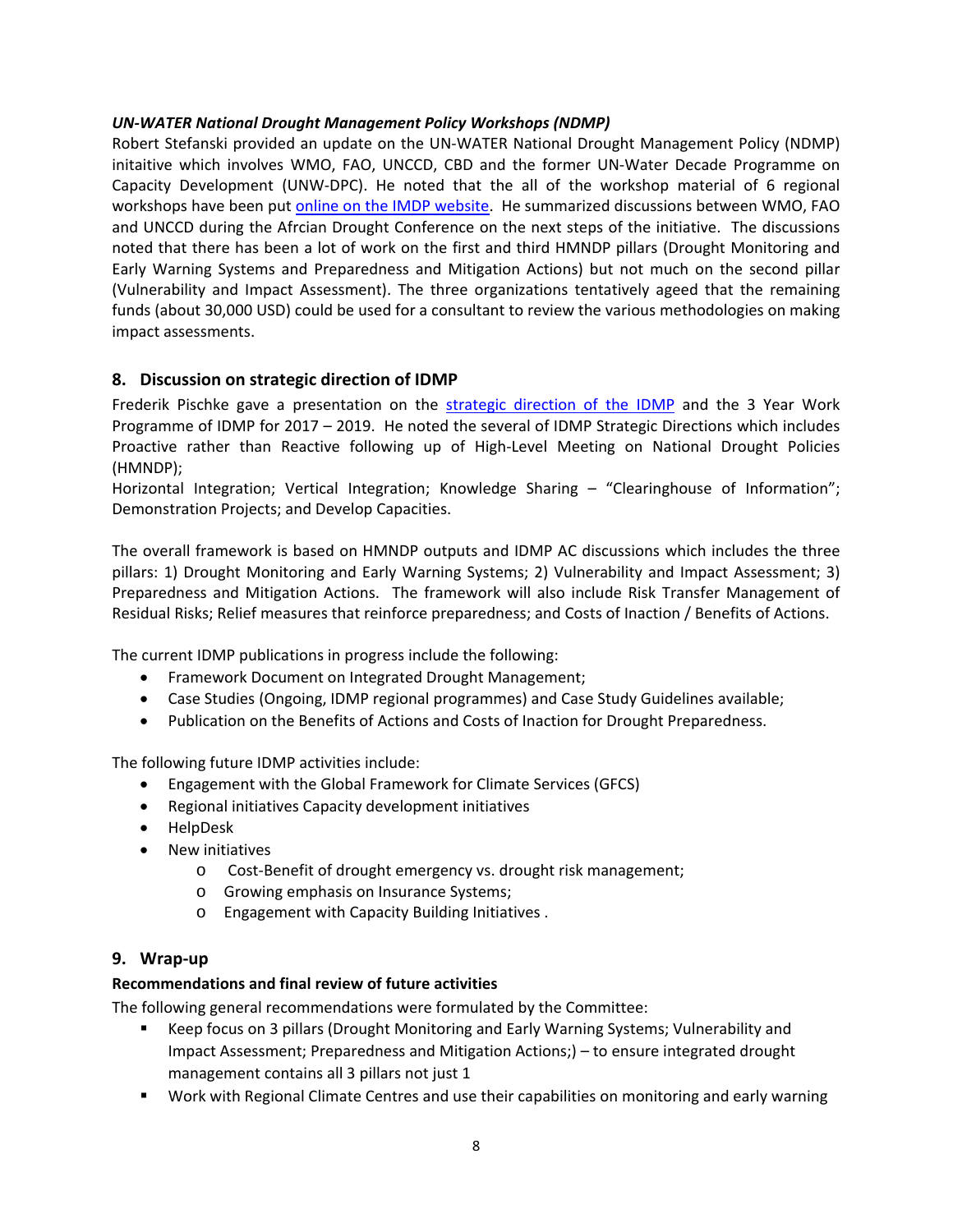- $\blacksquare$  Importance not to add too many activities less can be more
- **Continue to plan and react according to national needs**
- **EXECT** Active transfer of knowledge through direct advice / link between experienced partners and learning practitioners as part of HelpDesk
- **•** Demonstrate usefulness of IDMP in countries marketing and impact pathways
- **Development of project proposals with IDMP partners**

#### **Selection of partners for Management Committee**

In compliance with the Operational Guidelines of the WMO/GWP Integrated Drought Management Programme (IDMP), the Advisory Committee selected, Dasarath (Jaya) Jayasuriya, Australian Bureau of Meteorology, and Mario Lopez, from Instituto Mexicano de Tecnología del Agua (IMTA), as representatives of partners in the Management Committee.

#### **Summary**

At the conclusion of the meeting, Frederik Pischke summarized the main recommendations of the Advisory Committee (see **Annex III)**, to be discussed by the Management Committee. Prof Donald Wilhite thereupon closed the meeting, thanking participants for their constructive contributions.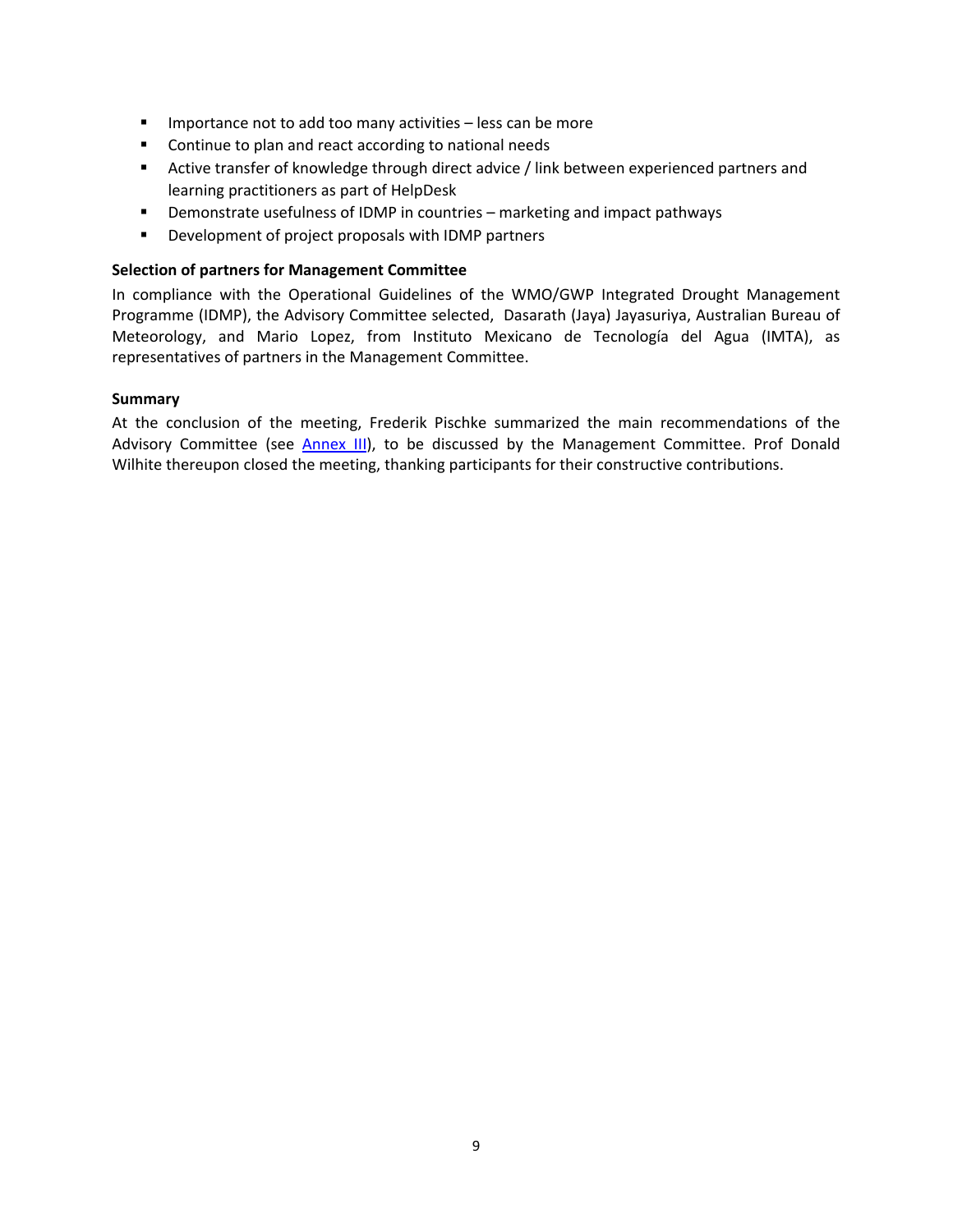## **PART II MANAGEMENT COMMITTEE**

## **1. Opening**

The meeting of the Management Committee (MC) of the Integrated Drought Management Programme (IDMP) was held at the World Meteorological Organization (WMO) Secretariat, Geneva, Switzerland on the afternoon of 15 September 2016. It was chaired by Prof. Donald A. Wilhite.

## **2. Discussion of progress on implementation of IDMP activities for the year 2015/2016**

The meeting recalled the discussions at the Advisory Committee.

## **3. Recommendations from Management Committee and Decision of action plan/ activities for the year 2016/2017**

The Management Committee reviewed and endorsed the recommendations formulated by the Advisory Committee (see Annex III), noting that the recommendations from the 2015 Management Committee should be added. The IDMP Actitity Report for 2015/2016 and the Activity Plan for 2016/2017 can be found in Annex VI. Some additional remarks were expressed, which resulted in the following overall recommendations:

## **Management**

- **Approach on 3 pillars (drought monitoring and early warning systems; vulnerability and impact** assessment; Preparedness and mitigation actions;) is important to keep ‐ progress on institutionalization:
	- o Consolidate partner engagement
	- o Make explicit that the 3 pillars are components of national drought policy
- Finalize IDM Framework Document with strong emphasise that all 3 pillars are part of integrated drought management – strong argument for programme on integrated drought management
- **Develop focus on Vulnerability and Impact Assessment (ensure that not only impacts on** agriculture are considered – drawing on table from NDMPG publication)
	- o Review tools/work on drought impact assessment and vulnerability assessment
	- o Develop method on impact assessment and vulnerability assessment with partners with examples from and for countries
- Demonstrate usefulness of IDMP in countries marketing and impact pathways

## **HelpDesk**

- Engagement of already appointed focal points of partners to (a) define support and (b) specify input of organization in Catalogue of Service (description of partners' expertise)
- **Share Terms of Reference for HelpDesk and role of partners**
- Active transfer of knowledge through direct advice / link between experienced partners and learning practitioners
- Add a section on recommended tools/expertise/initiatives from partners available on each of the 3 pillars to offer starting point for countries
- Develop poster and guidance material on drought definition and aridity definitions in conjunction with CAgM expert team
- **•** Define relationship with APFM (common ground DRR and GFCS) on
	- o Operational / administrative level (i.e. common approach HelpDesks)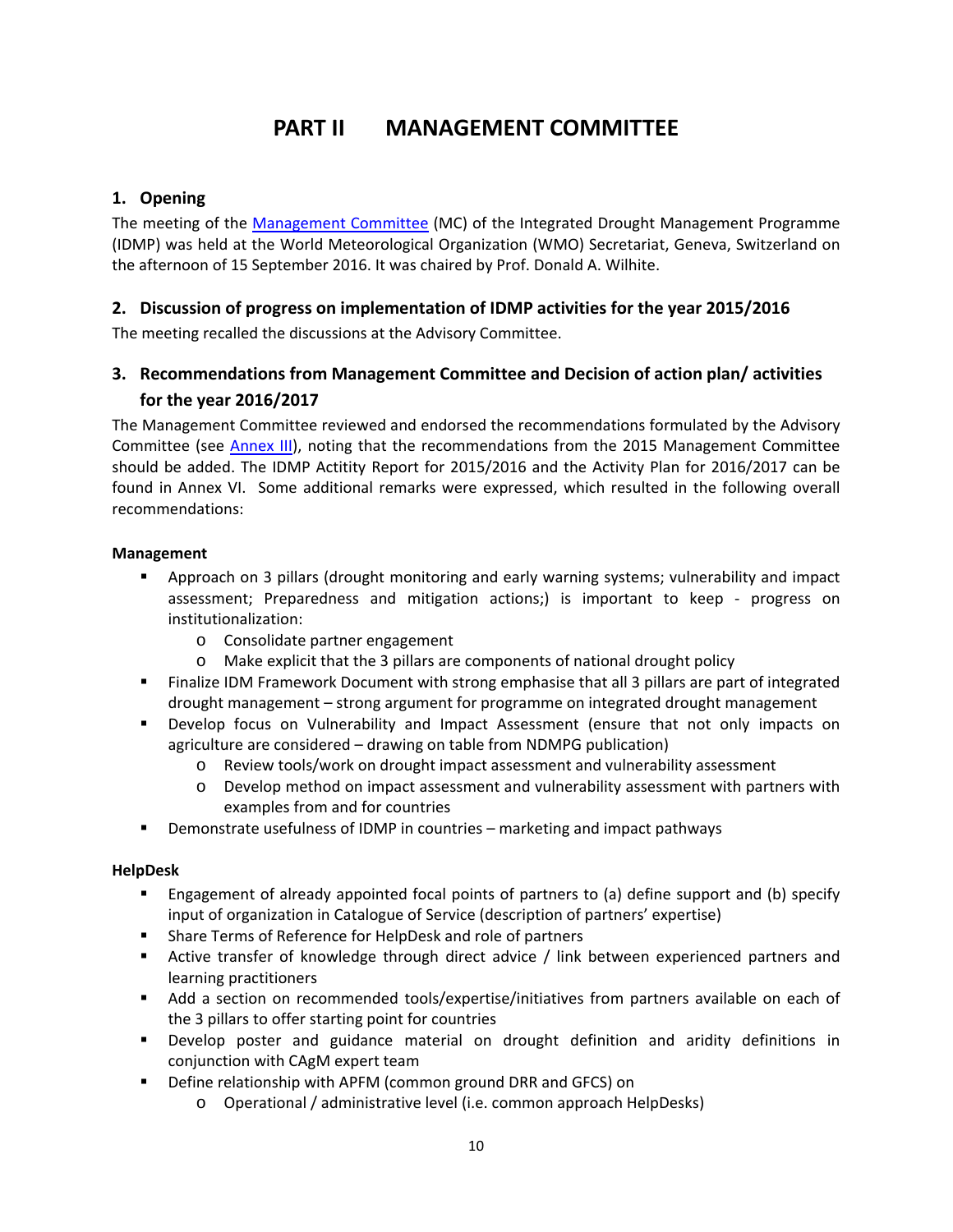- o Substantive (i.e. data and observation networks)
- o Marketing (unique identities, yet selling point of jointly addressing flood and drought at political level and for funding opportunities within SDGs, Sendai and Paris Agreement)

### **Other Recommendations**

- Clarify link of IDMP with UNESCO initiatives (IDI) for example on capacity development
- Strengthening links of IDMP with national initiatives (i.e. PRONACOSE, US NDRP)
- Investigate INFORM relationship with IDMP
- **Stronger links to food security assessments (i.e. FEWSNET, JRC and WFP)**
- Seek inputs from AC on literature review on Cost of Inaction Benefits of Action
- Development of project proposals with IDMP partners
- **Explore further opportunities for digital advocacy**

### **4. Presentation of financial report 2015**

The TSU illustrated the Expenditure Report for the calendar year of 2015. For the future, the MC proposed that the TSU send out an email to IDMP partners to invite them to quantify their contribution to the IDMP to be included as in‐kind support in the annual financial report.

### **5. Staffing situation and liaison with APFM**

The staffing situation of the TSU was described to the Committee, including the co-location of some staff to both the IDMP and the APFM. The TSU depends on part-time staff from WMO (Head of TSU, Communication Officer and Scientific Officer) and GWP (Senior Programme Officer) based at WMO.

#### **6. Discussion and recommendation on draft budget 2016 and 2017**

The TSU presented the tentative budget for the period January to December 2016, explaining that figures might be subject to change, since they depend on WMO and GWP budgets approval processes, usually taking place after the IDMP AC/MC. The MC endorsed the plan.

## **7. Medium and longer‐term funding situation**

The MC discussed several funding opportunities in the medium and longer-term for the IDMP. This included possible donors and events that the IDMP could be promoted at in order to gain donor interest.

#### **8. Concluding remarks**

Prof Donald Wilhite closed the meeting expressing his satisfaction with the fruitful discussions, congratulating the TSU for the good work carried out and wishing a productive year to the team, as well as to the partners. Finally, Robert Stefanski, on behalf of the TSU, thanked all members for their valuable participation.

The meeting adjourned at 5:50 p.m. on 15 September 2016.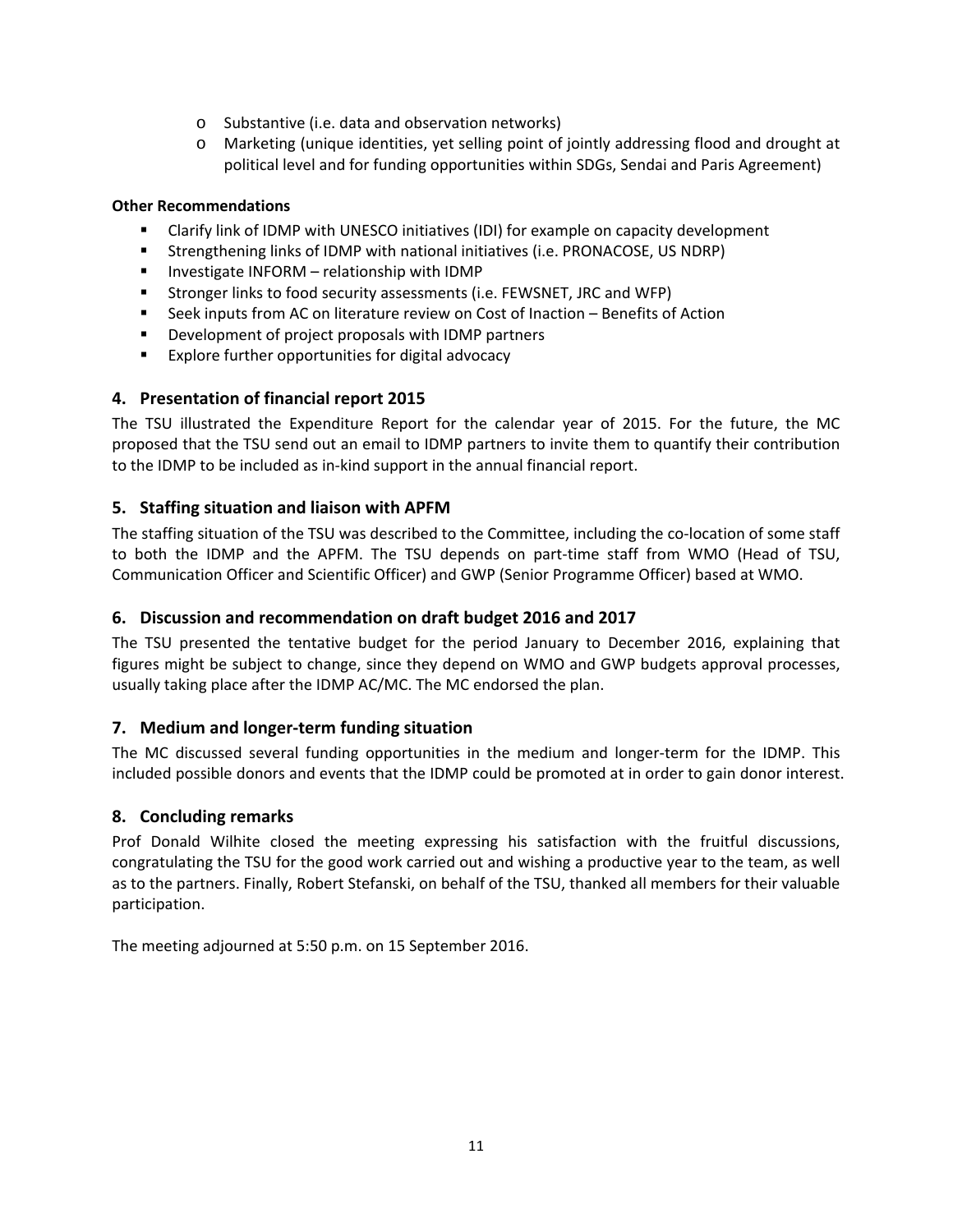## **ANNEX I – LIST OF PARTICIPANTS**

## **IDMP Advisory and Management Committee Meetings 14 and 15 September 2016**

| <b>Organization</b>                                                                                           | <b>Name</b>                      | <b>Email</b>                             |
|---------------------------------------------------------------------------------------------------------------|----------------------------------|------------------------------------------|
| University of Nebraska Lincoln, School of Natural<br>Resources; Chair of the IDMP                             | Prof Don Wilhite                 | dwilhite2 <at>unl.edu</at>               |
| World Meteorological Organization (WMO)                                                                       | Dr Johannes Cullmann             | jcullmann <at>wmo.int</at>               |
| Global Water Partnership (GWP)                                                                                | Mr Rudolph Cleveringa            | rudolph.cleveringa <at>gwp.org</at>      |
| Agencia Estatal de Meteorología, AEMET                                                                        | Mr Jorge Tamayo                  | jtamayoc <at>aemet.es</at>               |
| Agriculture and Agri-Food Canada                                                                              | Dr Allan Howard                  | Allan.Howard <at>agr.gc.ca</at>          |
| Australian Bureau of Meteorology                                                                              | Dr Dasarath (Jaya)<br>Jayasuriya | d.jayasuriya <at>bom.gov.au</at>         |
| <b>Deltares</b>                                                                                               | Mr Cees van de Guchte            | cees.vandeguchte <at>deltares.nl</at>    |
| Drought Management Centre for Southeastern<br>Europe (DMCSEE)                                                 | Mr. Gregor Gregoric              | gregor.gregoric <at>gov.si</at>          |
| European Joint Research Centre (JRC)                                                                          | Jürgen Vogt                      | juergen.vogt <at>jrc.ec.europa.eu</at>   |
| George Mason University Global Environment and<br>Natural Resources Institute (GENRI)                         | John Qu                          | jqu <at>gmu.edu</at>                     |
| Group on Earth Observations (GEO)                                                                             | Vanessa Aellen                   | vaellen <at>geosec.org</at>              |
| Instituto Mexicano de Tecnología del Agua (IMTA)                                                              | Mario López Pérez                | mario_lopezperez <at>tlaloc.imta.mx</at> |
| International Rainwater Harvesting Alliance (IRHA)                                                            | Mr Marc Sylvestre                | marc.sylvestre <at>irha-h2o.org</at>     |
| International Water Management Institute (IWMI)                                                               | Mr Giriraj Amarnath              | A.Giriraj <at>cgiar.org</at>             |
| Meat and Livestock Australia Limited                                                                          | Dr Tom Davison                   | tdavison <at>mla.com.au</at>             |
| Ministry of Foreign Affairs of the Netherlands                                                                | Job Kleijn                       | job.kleijn <at>minbuza.nl</at>           |
| President of CAgM                                                                                             | Dr Byong-lyol Lee                | blleegood <at>gmail.com</at>             |
| National Integrated Drought Information System<br>(NIDIS) Climate Program (NOAA) - Representative<br>from CCI | Dr Roger Pulwarty                | Roger.pulwarty <at>noaa.gov</at>         |
| President of CHy                                                                                              | <b>Harry Lins</b>                | chy.president <at>gmail.com</at>         |
| The World Bank                                                                                                | Ms Natalia Limones               | nlimones <at>worldbank.org</at>          |
| U.S. National Drought Mitigation Center (NDMC)                                                                | Mr Mark Svoboda                  | msvoboda2 <at>unl.edu</at>               |
| United Nations Development Programme (UNDP)                                                                   | Ms. Uthira Ravikumar             | uthira.ravikumar <at>undp.org</at>       |
| United Nation Environment Program (UNEP)                                                                      | Oluf Zeilund Jessen              | ozj <at>dhigroup.com</at>                |
| United Nations Educational, Scientific and Cultural<br>Organization (UNESCO)                                  | Abou Amani                       | a.amani <at>unesco.org</at>              |
| University of Southern Queensland                                                                             | Professor Roger Stone            | Roger.stone <at>usq.edu.au</at>          |
| Global Water Partnership (GWP)                                                                                | Frederik Pischke                 | frederik.pischke <at>gwp.org</at>        |
| Global Water Partnership Eastern Africa, IDMP<br>HOA                                                          | Mr Gerald Kairu                  | gkairu <at>nilebasin.org</at>            |
| Global Water Partnership West Africa, IDMP WAF                                                                | Ms Felicite Vodounhessi          | felicite.vodounhessi <at>gwpao.org</at>  |
| GWP Central and Eastern Europe, IDMP CEE                                                                      | Ms Sabina Bokal                  | sabina.bokal <at>gwpcee.org</at>         |
| World Meteorological Organization (WMO)                                                                       | José Camacho                     | jcamacho <at>wmo.int</at>                |
| World Meteorological Organization (WMO)                                                                       | Celine Novenario                 | cnovenario <at>wmo.int</at>              |
| World Meteorological Organization (WMO)                                                                       | Robert Stefanski                 | rstefanski <at>wmo.int</at>              |

**Note: The @ has been replaced by <at> in order to reduce email spam.**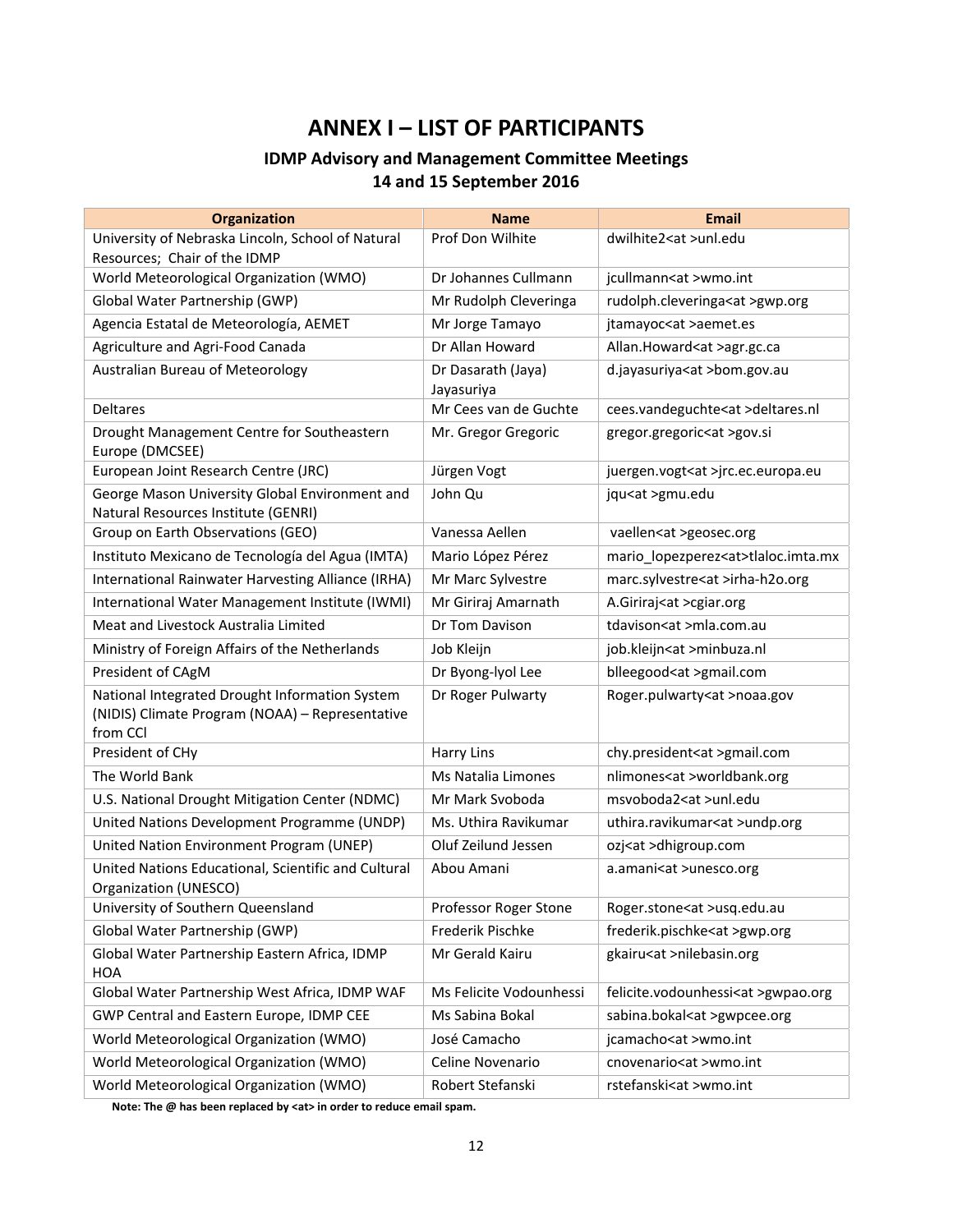## **ANNEX II – AGENDA**

### **IDMP Advisory and Management Committee Meetings 14 and 15 September 2015**

**Venue:** WMO; 7bis, avenue de la Paix; CH‐1211 Genève Meeting Room: Press Room in the WMO building

## **ADVISORY COMMITTEE MEETING Wednesday, 14 September 2016, 13:30 – 17:30**

| <b>Time</b>     | <b>Item</b>                                                                                                                                                                                                                                                                      |  |  |  |
|-----------------|----------------------------------------------------------------------------------------------------------------------------------------------------------------------------------------------------------------------------------------------------------------------------------|--|--|--|
| $13:30 - 14:00$ | Welcome, round of introduction, adoption of agenda                                                                                                                                                                                                                               |  |  |  |
| $14:00 - 15:00$ | Overview of activities<br>(Presentation by IDMP Technical Support Unit)<br>Overview of the follow-up of the recommendations of the 2015 IDMP<br>٠<br><b>Management Committee Meeting</b><br>Overview of activities in 2015/2016<br>Overview of future activities<br>٠            |  |  |  |
| $15:00 - 15:30$ | Tea/ Coffee break                                                                                                                                                                                                                                                                |  |  |  |
| $15:30 - 16:30$ | Presentation and Discussion of Regional Programmes<br>(10-minute presentation each followed by discussion)<br><b>IDMP Central and Eastern Europe</b><br>٠<br><b>IDMP Horn of Africa</b><br><b>IDMP West Africa</b><br>South Asia Drought Monitoring System<br>South America<br>٠ |  |  |  |
| $16:30 - 17:00$ | Other issues:<br>U.S. Building National Capabilities for Long-Term Drought Resilience<br>٠<br>GEF IW:LEARN Flood & Drought Management Tools project<br>٠<br>Progress of the WMO Commission for Agricultural Meteorology Expert<br>٠<br>Team 3.1 Drought.                         |  |  |  |
| $17:00 - 17:30$ | Marketplace of IDMP partners: 1-minute pitch to introduce partners' initiatives                                                                                                                                                                                                  |  |  |  |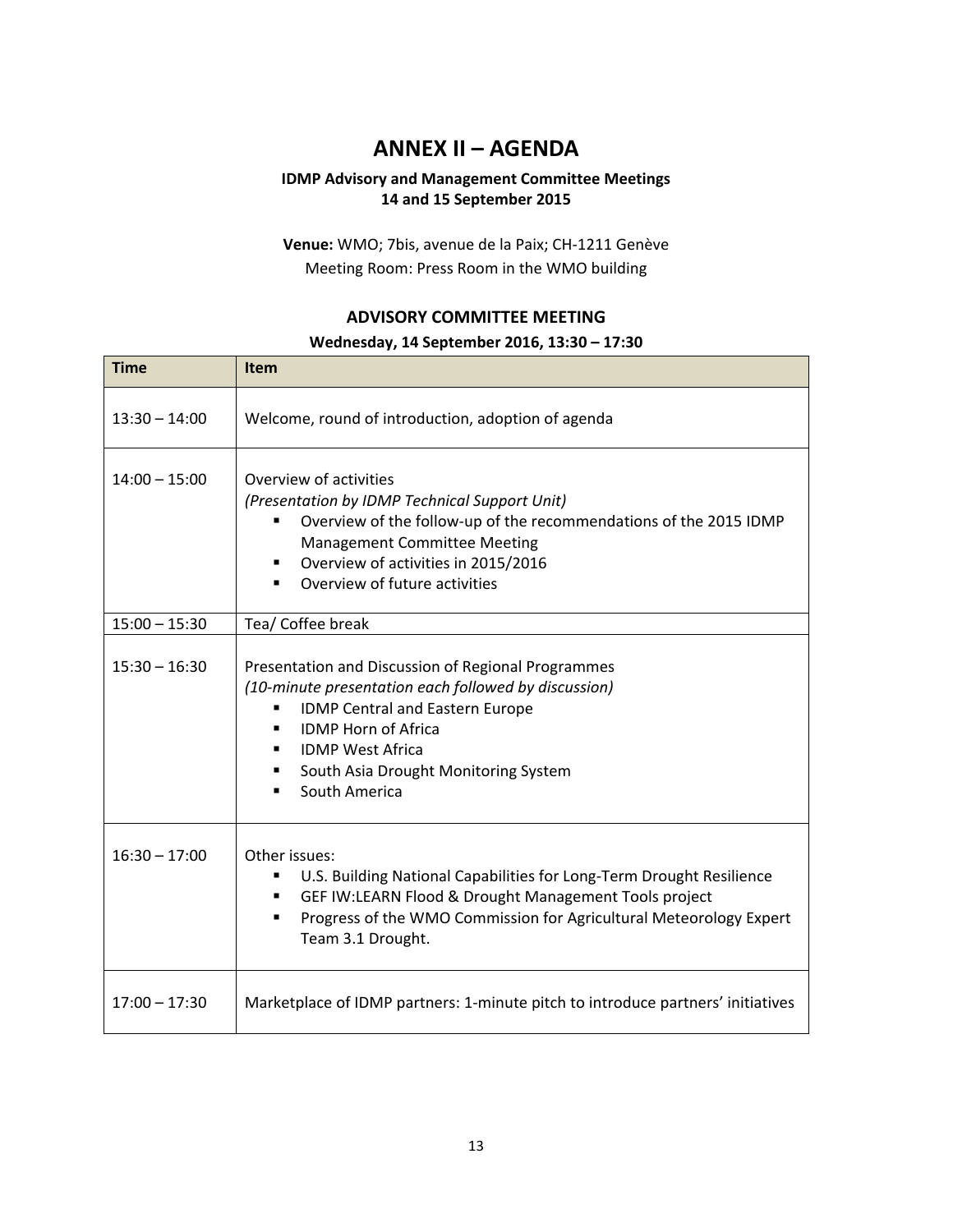| $09:00 - 09:30$ | IDM Help Desk current status, development and partner engagement                                                                                                                                                                                                                                             |
|-----------------|--------------------------------------------------------------------------------------------------------------------------------------------------------------------------------------------------------------------------------------------------------------------------------------------------------------|
| $09:30 - 10:00$ | Discussion on New Initiatives or Projects/ Strategic Direction<br>Cost-Benefit of drought emergency vs. drought risk management<br>Growing emphasis on insurance systems<br>٠<br>Engagement with Capacity Development Initiatives (UNDP-CapNet;<br>٠<br><b>UNCCD FAO National Drought Management Policy)</b> |
| $10:00 - 11:00$ | Discussion on strategic direction of IDMP<br>3 Year Work Programme of IDMP 2017 - 2019                                                                                                                                                                                                                       |
| $11:00 - 12:00$ | AOB and Wrap-up<br>Recommendations and Final Review of Future Activities<br>٠<br>Selection of Partners for Management Committee<br>٠<br>Summary                                                                                                                                                              |

**Thursday, 15 September 2016, 09:00 – 12:00**

#### **MANAGEMENT COMMITTEE MEETING Thursday, 15 September 2016, 13:30 – 17:30**

| <b>Time</b>     | <b>Item</b>                                                                                                                                                                                                                                                                                                                                               |
|-----------------|-----------------------------------------------------------------------------------------------------------------------------------------------------------------------------------------------------------------------------------------------------------------------------------------------------------------------------------------------------------|
| $13:30 - 13:45$ | Welcome and Introduction                                                                                                                                                                                                                                                                                                                                  |
| $13:45 - 14:15$ | Discussion of progress on implementation of IDMP activities for the year<br>٠<br>2015/2016<br>Oversight recommendations from Management Committee<br>٠                                                                                                                                                                                                    |
| $14:15 - 14:45$ | Discussion of governance arrangements/engagement of partners                                                                                                                                                                                                                                                                                              |
| $14:45 - 15:15$ | Tea/ Coffee break                                                                                                                                                                                                                                                                                                                                         |
| $15:15 - 16:45$ | Presentation of financial report 2015/2016<br>٠<br>Staffing situation and liaison with APFM<br>٠<br>Consideration and decision of action plan/activities for the year 2016/2017<br>٠<br>as recommended by the Advisory Committee meeting<br>Discussion and recommendation on draft budget 2016/2017<br>٠<br>Medium and longer-term funding situation<br>٠ |
| $16:45 - 17:30$ | <b>AOB - Concluding Remarks</b>                                                                                                                                                                                                                                                                                                                           |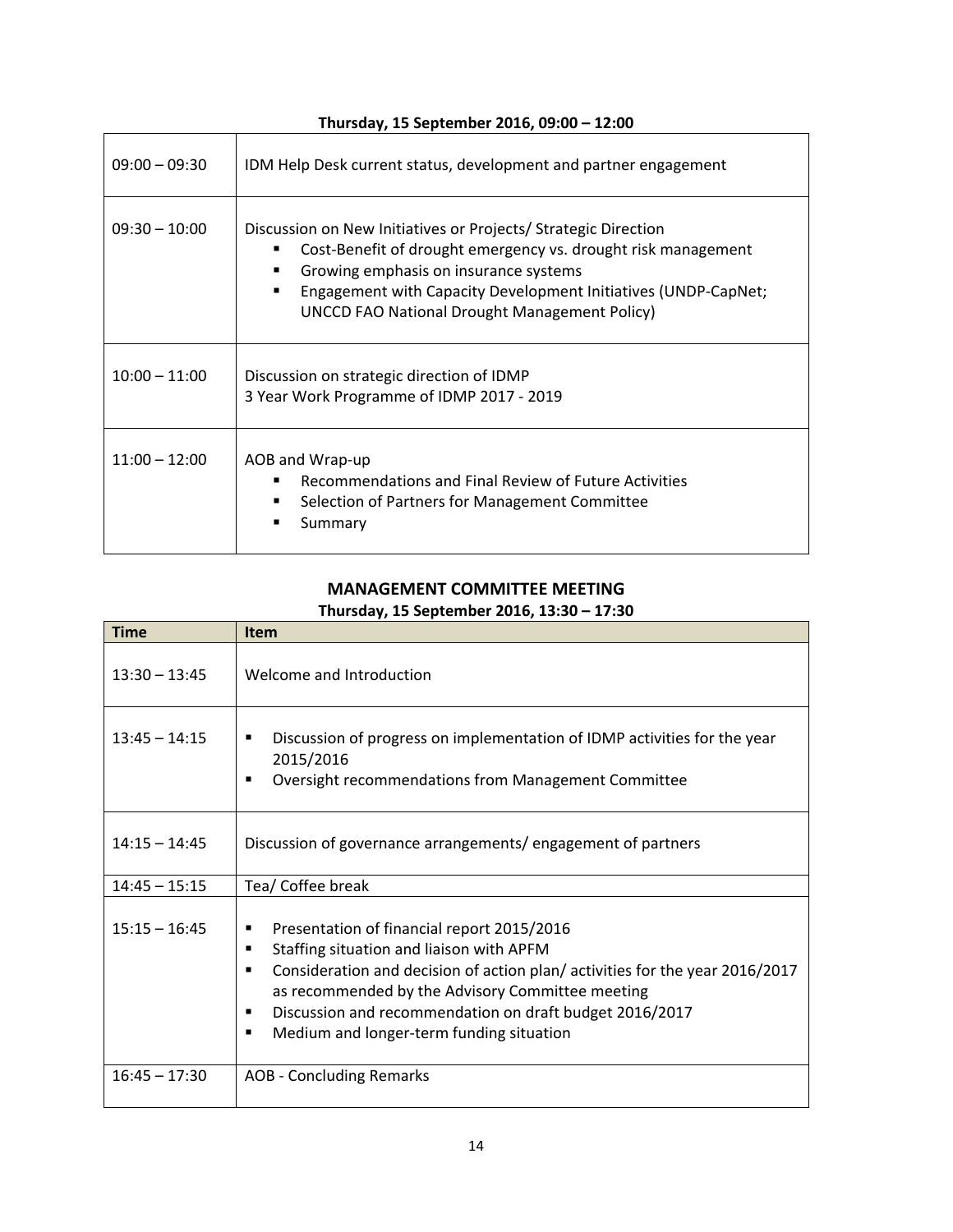## **ANNEX III – RECOMMENDATIONS BY THE ADVISORY COMMITTEE**

## **(Endorsed by the Management Committee)**

#### **GENERAL RECOMMENDATIONS**

- Keep focus on 3 pillars (Drought Monitoring and Early Warning Systems; Vulnerability and Impact Assessment; Preparedness and Mitigation Actions;) – to ensure integrated drought management contains all 3 pillars not just 1
- **Work with Regional Climate Centres and use their capabilities on monitoring and early warning**
- **IMPORTANCE NOTE 1** Importance not to add too many activities less can be more
- **EXECONTERGIVE CONTINUE to plan and react according to national needs**
- **EXTER Active transfer of knowledge through direct advice / link between experienced partners and** learning practitioners as part of HelpDesk
- **•** Demonstrate usefulness of IDMP in countries marketing and impact pathways
- **•** Development of project proposals with IDMP partners

#### **MANAGEMENT**

| <b>TASK</b>                                                                                                                                                                                                                                                                                                                             | <b>PRIORITY</b> | <b>DEADLINE</b>                                                                                                                |
|-----------------------------------------------------------------------------------------------------------------------------------------------------------------------------------------------------------------------------------------------------------------------------------------------------------------------------------------|-----------------|--------------------------------------------------------------------------------------------------------------------------------|
| Approach on 3 pillars (Drought Monitoring and Early Warning<br>Systems; Vulnerability and Impact Assessment; Preparedness and<br>Mitigation Actions) is important to keep - progress on<br>institutionalization:<br>- Consolidate partner engagement<br>- Make explicit that the 3 pillars are components of national drought<br>policy | Medium-<br>High | Continuous for the next 3 year<br>work programme                                                                               |
| Finalize IDM Framework Document with strong emphasise that all 3<br>pillars are part of integrated drought management - strong<br>argument for programme on integrated drought management.                                                                                                                                              | High            | Review comments and send<br>second draft latest by mid-<br>December 2016. Comments by<br>February 2017<br>Finalize by May 2017 |
| Develop focus on Risk, Vulnerability and Impact Assessment (ensure<br>that not only impacts on agriculture are considered $-$ drawing on<br>table from NDMPG publication)                                                                                                                                                               | Priority 2      | Request partners for<br>information / inputs on topic                                                                          |
| - Review tools/work on drought impact assessment and vulnerability<br>assessment                                                                                                                                                                                                                                                        |                 | TSU to develop TOR for review<br>by October 2016                                                                               |
| Develop method on impact assessment and vulnerability<br>assessment with partners with examples from and for countries                                                                                                                                                                                                                  |                 | During 2017                                                                                                                    |
| Make an assessment of Phase I of IDMP with perspective for Phase II                                                                                                                                                                                                                                                                     |                 | Before end 2016                                                                                                                |
| Publication and/including case studies on crisis vs risk mgmt.<br>- cost of inaction and benefits of actions<br>Early impact stories of IDMP                                                                                                                                                                                            | Medium          | <b>March 2018</b>                                                                                                              |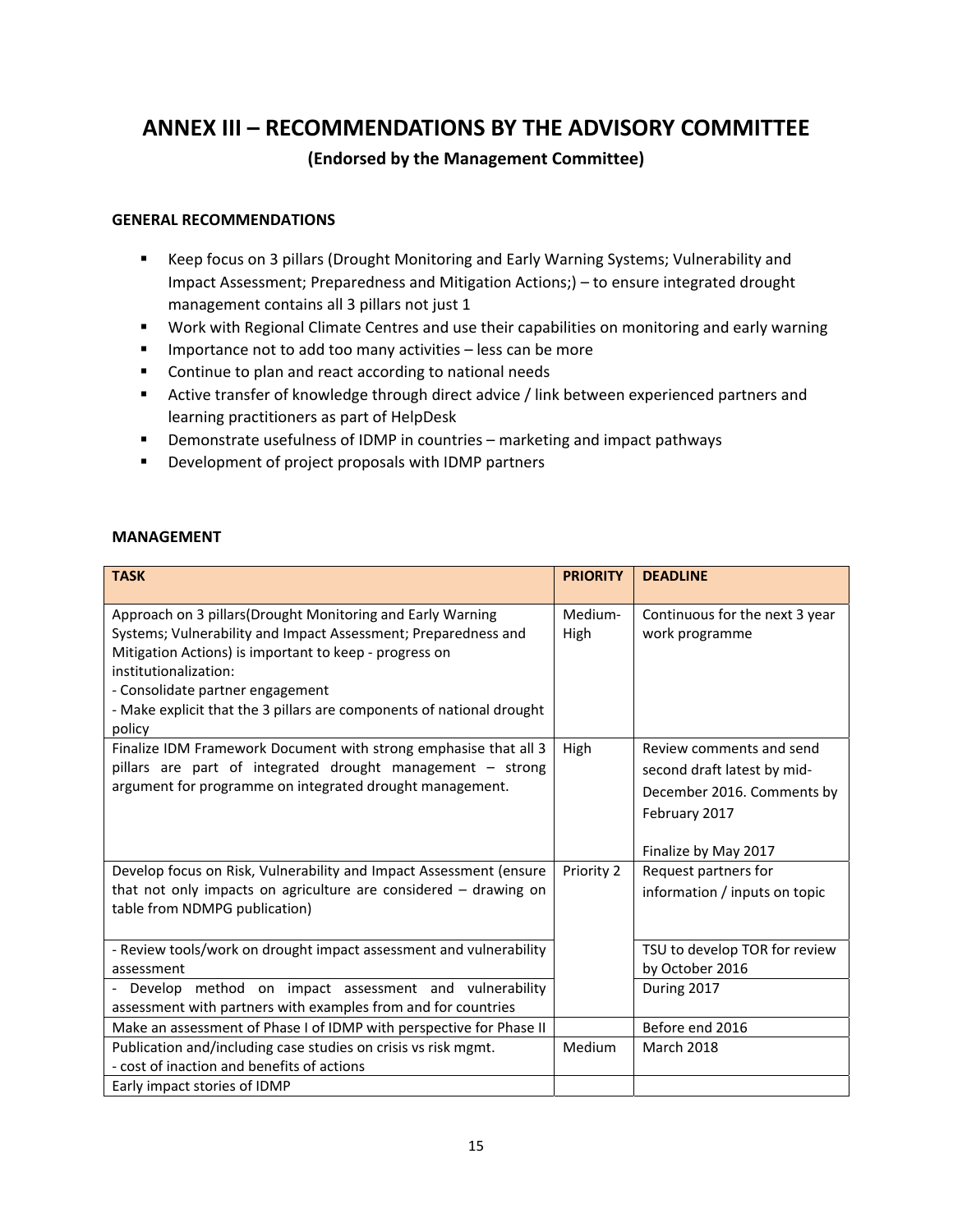## **Help Desk**

| <b>TASK</b>                                                                                                                                                                                                                                                                                                                                                                     | <b>PRIORITY</b> | <b>DEADLINE</b>                                                                                                                           |
|---------------------------------------------------------------------------------------------------------------------------------------------------------------------------------------------------------------------------------------------------------------------------------------------------------------------------------------------------------------------------------|-----------------|-------------------------------------------------------------------------------------------------------------------------------------------|
| Engagement of already appointed focal points of partners to (a)<br>define support and (b) specify input of organization in Catalogue<br>of Service (description of partners' expertise)<br>Share Terms of Reference for HelpDesk and role of partners                                                                                                                           | Priority 1      | Send out catalogue of service,<br>TOR of HelpDesk and different<br>options for process to be part<br>of HelpDesk until the end of<br>2016 |
| Add a section on website recommended tools/expertise/<br>initiatives from partners available on each of the 3 pillars to offer<br>starting point for countries                                                                                                                                                                                                                  | Medium          | Spring 2017                                                                                                                               |
| Feedback on communications including website<br>Highlight success stories<br>Highlight social media on website<br>Generate news based on publications<br>Link GFCS website to IDMP and APFM website<br>Link to partners' meeting sites / develop system for<br>$\overline{\phantom{a}}$<br>partners' to post their events<br>Explore further opportunities for digital advocacy | Medium          | Further feedback by email to<br>TSU by partners                                                                                           |
| HelpDesk Pilot phase                                                                                                                                                                                                                                                                                                                                                            | $High-core$     | September 2016 - August<br>2017                                                                                                           |
| HelpDesk Monitoring of use                                                                                                                                                                                                                                                                                                                                                      | business of     | See above                                                                                                                                 |
| HelpDesk Obtaining feedback from users                                                                                                                                                                                                                                                                                                                                          | <b>IDMP</b>     | See above                                                                                                                                 |
| Mechanism in place for user to provide feedback                                                                                                                                                                                                                                                                                                                                 |                 |                                                                                                                                           |
| HelpDesk Remedial action                                                                                                                                                                                                                                                                                                                                                        |                 | April - August 2017                                                                                                                       |
| HelpDesk Explore sustainable funding mechanisms                                                                                                                                                                                                                                                                                                                                 |                 | Now until December 2016                                                                                                                   |

### **OTHER RECOMMENDATIONS**

| <b>TASK</b>                                                       | <b>PRIORITY</b> | <b>DEADLINE</b>             |
|-------------------------------------------------------------------|-----------------|-----------------------------|
| Clarify link of IDMP with UNESCO initiatives (IDI) for example on | High            | Joint meeting in 2016       |
| capacity development                                              |                 |                             |
| Strengthening links of IDMP with national initiatives (i.e.       | High            | ongoing                     |
| PRONACOSE, US NDRP)                                               |                 |                             |
| Investigate INFORMA - relationship with IDMP                      | Medium          | By end 2016                 |
| Drought Monitoring and Early Warning Systems; Vulnerability and   | <b>Medium</b>   | Ongoing                     |
| <b>Impact Assessment</b>                                          |                 |                             |
| Share with Advisory Committee report of Expert Group Meeting      | High            | Once meeting report is      |
| with timeline for next steps                                      |                 | available with request for  |
| Seek inputs from AC on literature review on Cost of Inaction -    |                 | comments and additional     |
| <b>Benefits of Action</b>                                         |                 | cases until early October   |
| Connect IDMP reviewer with APFM reviewers                         |                 | Immediately                 |
| Send Review to Advisory Committee for information and comments    |                 | Share review once review is |
| on the future of IDMP once finalized                              |                 | finalized with TSU and IDMP |
|                                                                   |                 | Chair                       |
| Work with UNDP CapNet to revise drought management training       | <b>Medium</b>   | During 2017                 |
| manual                                                            |                 |                             |
| Workshop on Drought Monitoring for South America and Central      | High            | 2017                        |
| America                                                           |                 |                             |